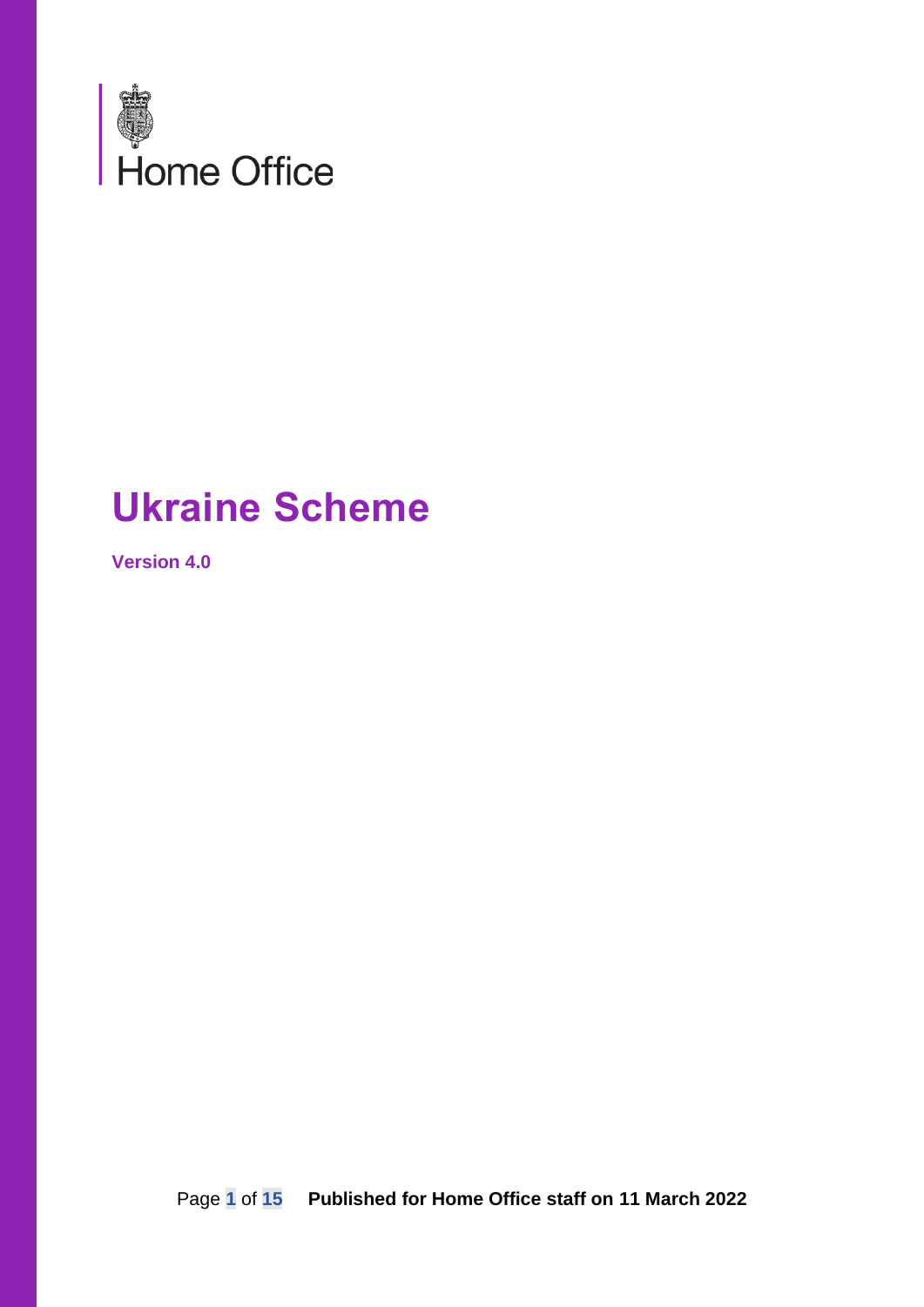# <span id="page-1-0"></span>**Contents**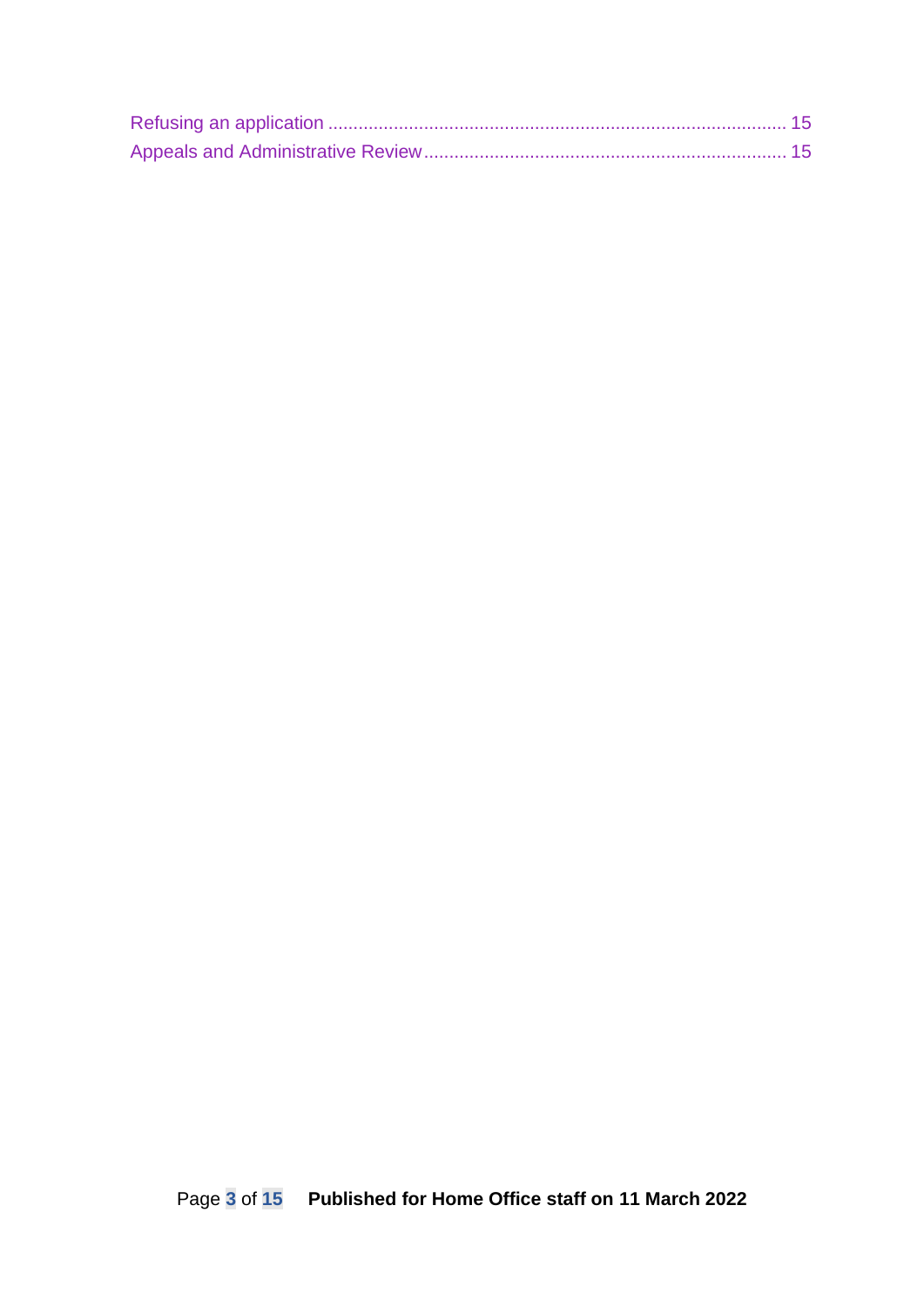# <span id="page-3-0"></span>About this guidance

This guidance tells decision makers how to decide applications for entry clearance or permission to stay on the Ukraine Scheme.

# <span id="page-3-1"></span>**Contacts**

If you have any questions about the guidance and your line manager or senior caseworker cannot help you or you think that the guidance has factual errors then email the Family policy team

If you notice any formatting errors in this guidance (broken links, spelling mistakes and so on) or have any comments about the layout or navigability of the guidance then you can email the Guidance Rules and Forms team.

# <span id="page-3-2"></span>**Publication**

Below is information on when this version of the guidance was published:

- version **4.0**
- published for Home Office staff on **11 March 2022**

# <span id="page-3-3"></span>**Changes from last version of this guidance**

• Changes to reflect the fact that applications to the Ukraine Scheme can now be made by those in the UK

**Related content Contents**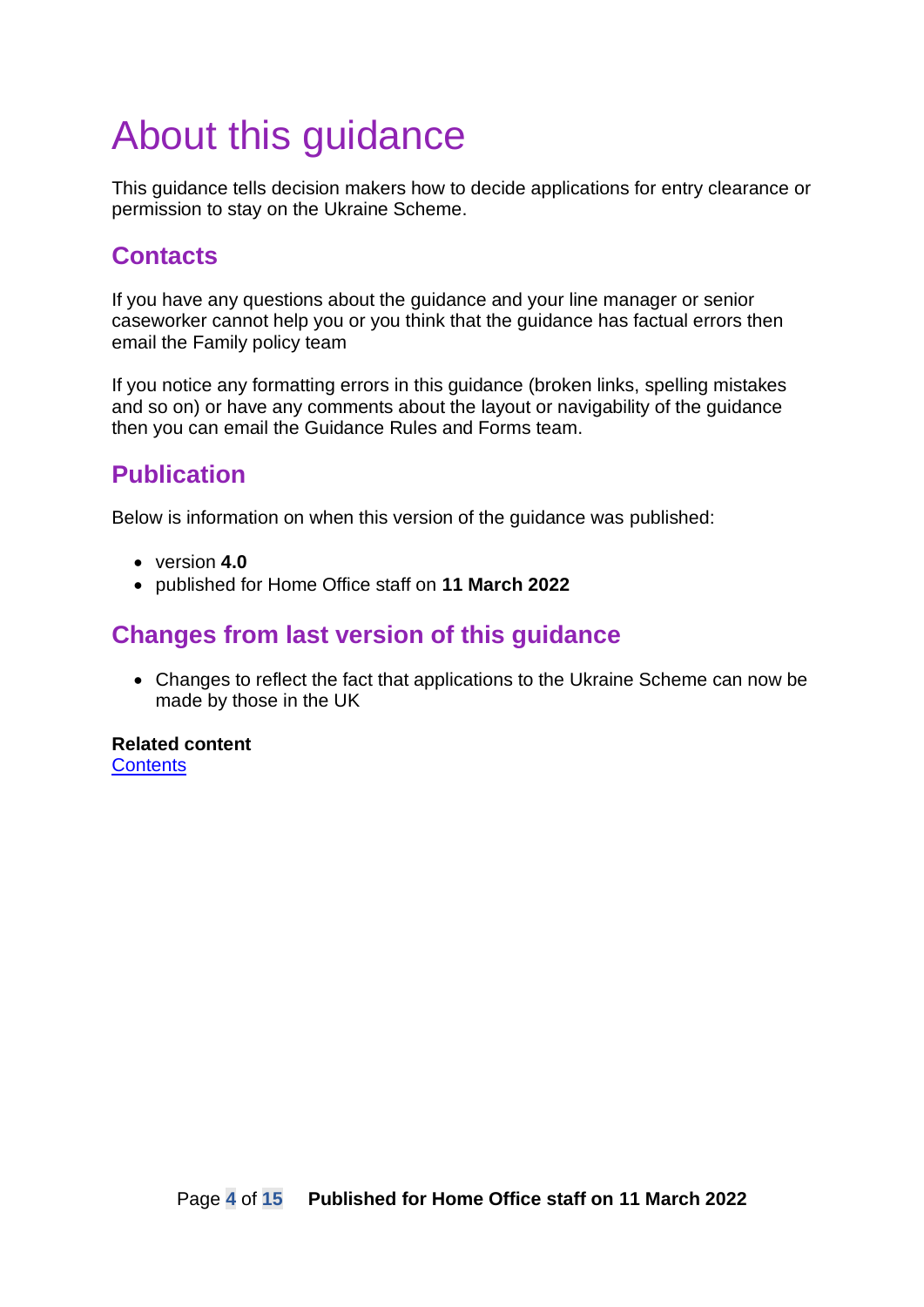# <span id="page-4-0"></span>Purpose

This section tells you about use of this guidance in considering a person's right to enter or stay in the UK on the basis of their relationship with British citizens, people who have settled status or people who have relevant permission to stay in the UK.

## <span id="page-4-1"></span>**Use of this guidance**

This guidance must be used for all decisions made under the Ukraine Scheme.

## <span id="page-4-2"></span>**Other information about this guidance**

Within this guidance there are links to the Borders & Migration Guidance platform that are shown as an 'internal link' otherwise links are to the same guidance published on GOV.UK for external access.

## <span id="page-4-3"></span>**Background**

Following the statement made by the Home Secretary to Parliament on 1 March 2022, the Ukraine Scheme has now been introduced to allow Ukrainians (and non-Ukrainian nationals who form part of a family group which includes an immediate family member who is Ukrainian) who were resident in Ukraine before 1 January 2022 and who have family members in the UK, to apply under the scheme to come to the UK. The scheme has been designed primarily for applicants overseas, however, applicants who meet the requirements of the scheme, and who are in the UK, also qualify. This will allow Ukrainians and family members who are in the UK and who meet the criteria to regularise their status under this scheme.

The Ukraine Scheme will be included in the immigration rules under Appendix Ukraine. Until the immigration rules come into force, the scheme will run as a concession and applicants will be considered for a grant of leave outside the rules.

## <span id="page-4-4"></span>**Applications made under Ukraine fee waiver concession**

Applications that have already been made under the Ukraine fee waiver concession from 14 February 2022 but have not yet been decided must now be considered under the new Ukraine Scheme.

## <span id="page-4-5"></span>Validity requirements

There are only 3 validity requirements for all applications on the Ukraine Scheme.

#### <span id="page-4-6"></span>**Specified application form**

The immigration rules set out that an application under the Ukraine Scheme must be made on the 'Ukraine Scheme' application form.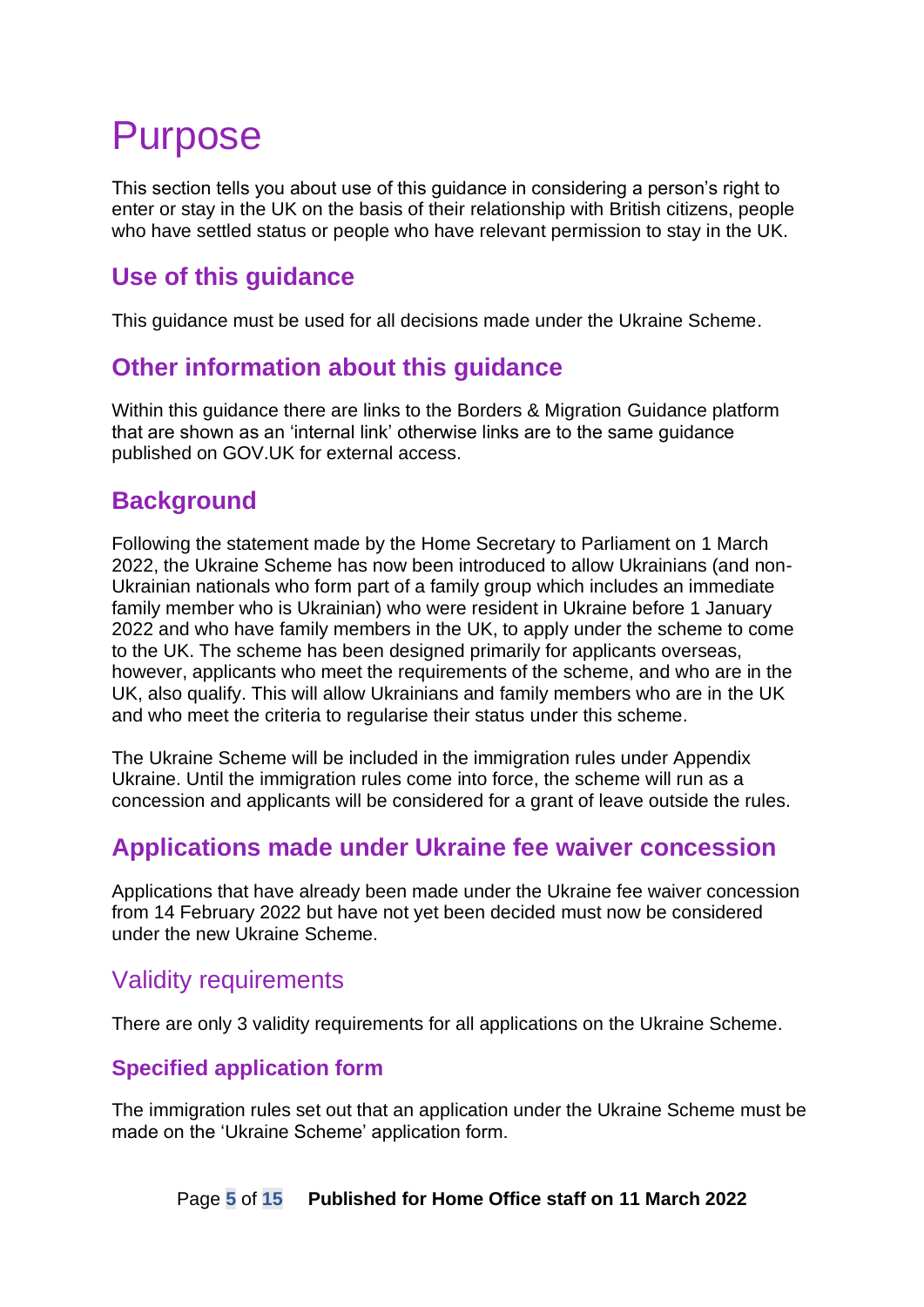If an applicant has applied on another form such as a family reunion form or under Appendix FM or part 8 of the immigration rules and the decision maker feels the applicant may qualify under this scheme, please write to the applicant using this template (to be added) inviting a claim on the correct form. If they do not wish to claim on another form and the decision maker feels there is sufficient information provided to make a decision, then the application can be assessed under this Scheme.

#### <span id="page-5-0"></span>**Fees and Immigration Health Surcharge**

This Scheme is free for applicants. No fee or Immigration Health Surcharge will need to be paid to make an application and so applications should not be rejected for nonpayment of fee.

### <span id="page-5-1"></span>Biometrics and identity

#### <span id="page-5-2"></span>**Validity requirement - Proof of identity**

In all cases, caseworkers must satisfactorily establish the applicant's identity and nationality.

#### <span id="page-5-3"></span>**Biometrics**

All applicants in-country and overseas are, in most circumstances, required to give their biometrics. For applicants aged 5 years or over, this will be a scan of their fingerprints and a facial image. Applicants who are under 5; are not required to provide their fingerprints but must still provide a facial image. Caseworkers must refer to the Operating Mandate - Biometric information: case working - for details of the checks that they are required to undertake.

#### <span id="page-5-4"></span>Applicant's Identity and Nationality Documentation

The best evidence of identity applicants on the Ukraine Scheme can provide is a valid passport.

In the absence of a valid passport, the applicant may provide one or more of the following:

- a recently expired passport, which has not exceeded its expiry date by more than 10 years for applicants aged over 25 and for applicants aged under 25 years by no more than 5 years
- Ukrainian National identity card
- UK issued biometric residence permit or card
- a combination of other official documents containing a facial image that would enable the applicant to establish their identity and nationality, which could include a photo driving licence and a birth certificate
- an emergency certificate issued by a Ukrainian authority since March 2022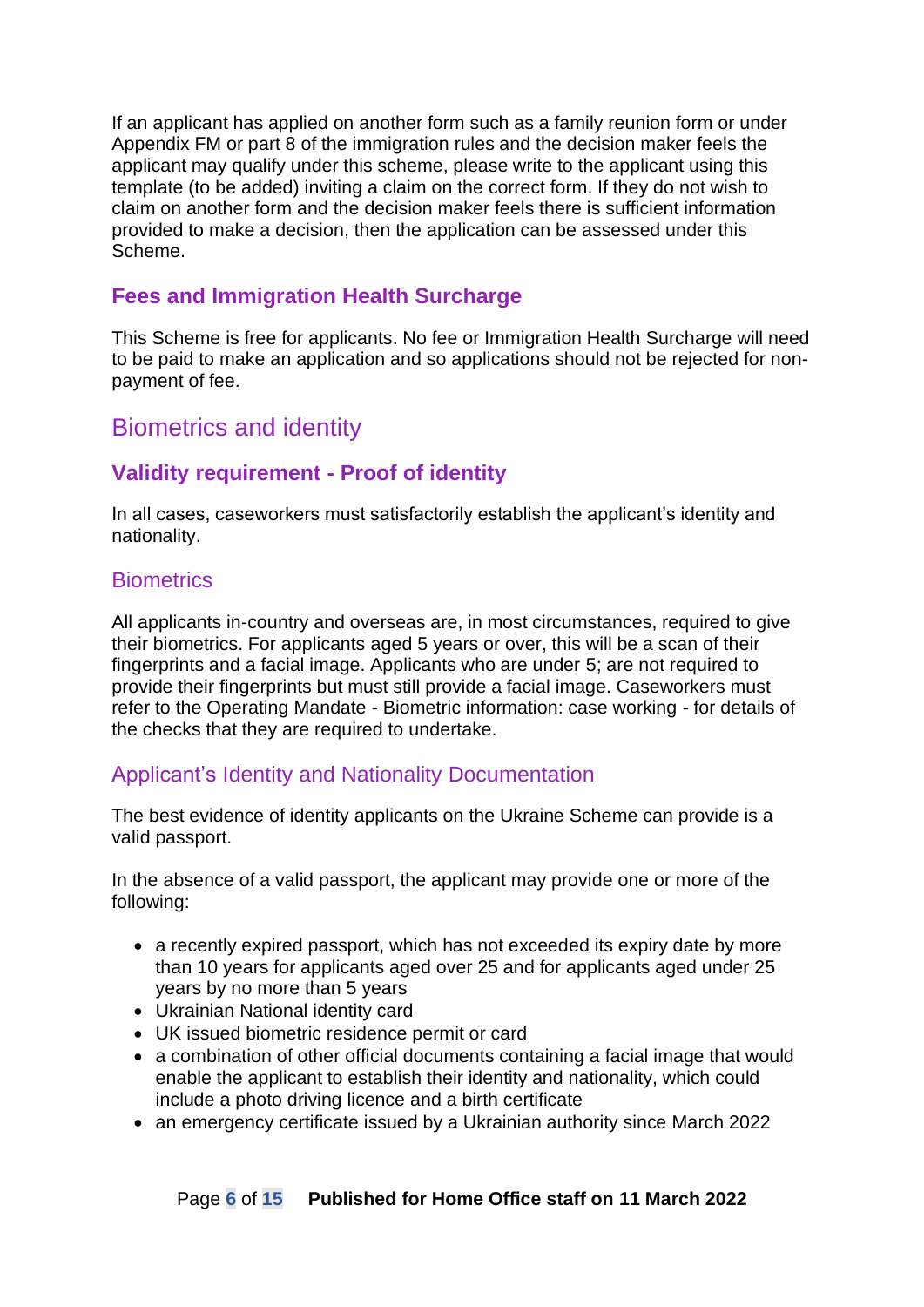Acceptable photographic documents are those that are recorded on a document image archive such as [Council of the European Union -](https://www.consilium.europa.eu/prado/en/prado-start-page.html) PRADO or [EdisonTD.](https://www.edisontd.nl/)

#### <span id="page-6-0"></span>No adequate documentation

Where the applicant does not have any of these documents, you should ask them to explain why and record this on the caseworking system, and to provide any other documentation that may help to evidence their identity and nationality. The onus is on the applicant and their sponsor to satisfy the caseworker the identity and nationality is as claimed. You can find guidance on the type of acceptable evidence in the [Family Reunion guidance.](https://www.gov.uk/government/publications/family-reunion-instruction)

#### <span id="page-6-1"></span>Sponsor's identification documentation

Sponsors must provide evidence of their identity.

- British citizen sponsors are asked to provide a copy of their biographical page of their passport, which may include a recently expired passport that has not been replaced - if this is not submitted, or a caseworker wishes to verify authenticity then, they should refer to their authorised Data Validation Application (DVA) user
- Holders of EU settled status must provide a copy of the front and back of their biometric residence card (BRC) if they hold one or the document-number they used to register their online status along with their date of birth
- Holders of other forms of immigration leave should submit a copy of both sides of their biometric residence permit
- Holders of eVisas, such as holders of EU settlement scheme leave, can submit the 'something else' purpose ShareCode, which starts with an 'S', alongside their date of birth, which can be generated using the [View and prove your](https://www.gov.uk/view-prove-immigration-status)  [immigration status,](https://www.gov.uk/view-prove-immigration-status) which remains valid for up to 90-days from when it was generated. Alternatively, they can provide a copy of their 'Written notification of leave' which was sent to them when their application was granted

#### <span id="page-6-2"></span>Safeguarding and vulnerable persons

Where caseworkers have concerns about the identity and relationship of the applicant and their sponsor, they should undertake background checks on the sponsor.

For example, where a child is unaccompanied this might be an indicator that the child could be at risk of exploitation. Where a child is unaccompanied the reasons for the child's status should be explored. Where possible, the child's parent(s) should be consulted regarding their wishes for the child. If the child is mature enough to express their views, those views should be sought.

Alternatively, an elderly person may be at risk of being trafficked into the UK. There may be other scenarios that are of concern to caseworkers. If in doubt, they must seek advice from a senior caseworker or their safeguarding lead.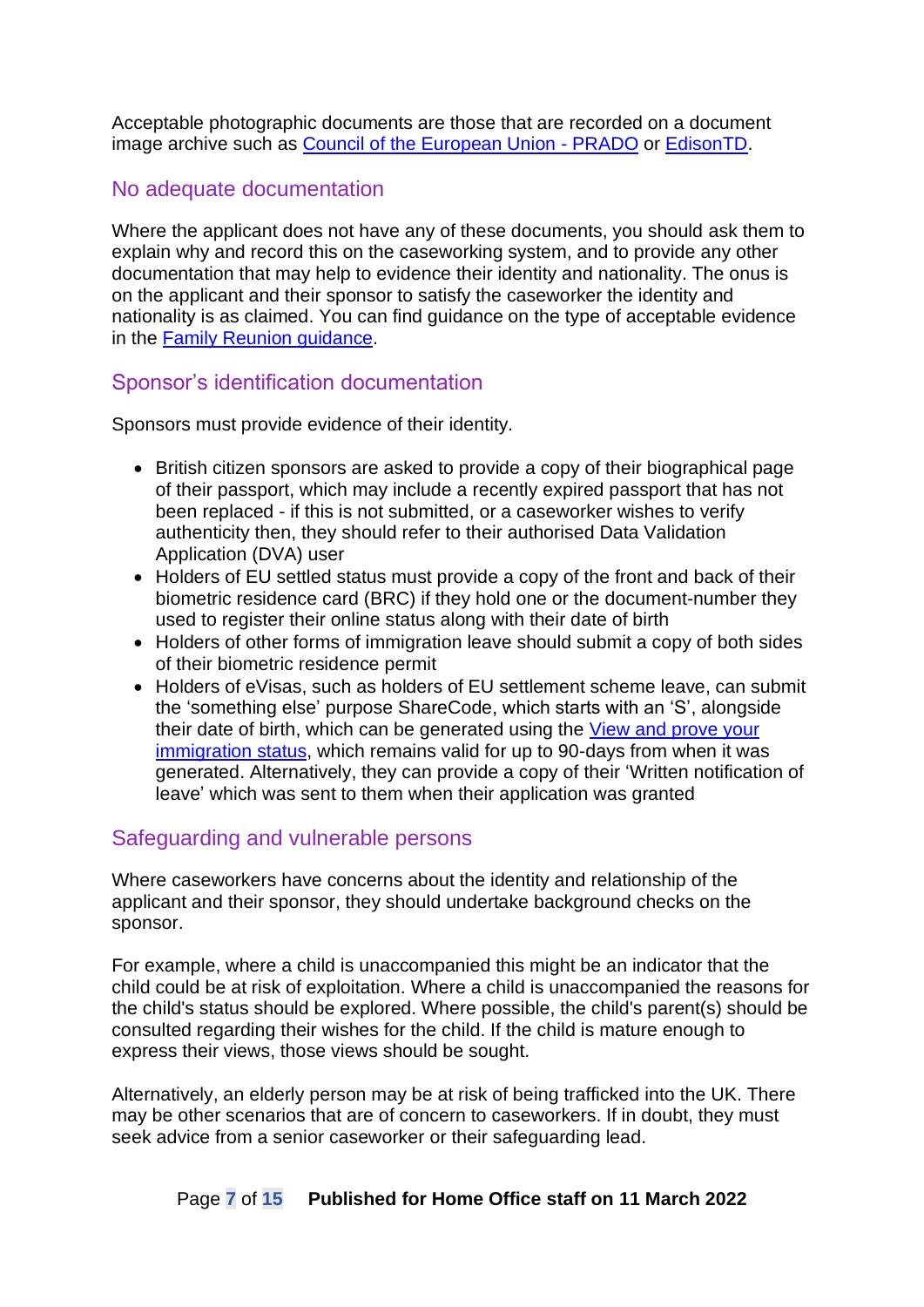#### <span id="page-7-0"></span>False documents and evidence

Applicants or sponsors who submit false documents or evidence may have their application refused. This is covered in the [grounds for refusal](#page-14-0) section of this guidance.

If all of these requirements are met, then the application is valid and can be considered.

## <span id="page-7-1"></span>Suitability requirements

Only the following general grounds for refusal under Part 9 of the Immigration Rules apply to the Ukraine Scheme:

- exclusion and deportation (paragraph 9.2.1))
- non conducive to the public good (paragraph 9.3.1)
- criminality grounds (sentence over 12 months, persistent offender or serious harm) (paragraph 9.4.1)
- criminality grounds (less than 12 months or non-custodial) (paragraph 9.4.3)
- exclusion from asylum or humanitarian protection grounds (paragraph 9.5.1)
- false representations (paragraph 9.7.1)
- sham marriage (paragraph 9.6.1)
- no entry clearance grounds (refusal only and not cancellation) (paragraph 9.14.1)
- medical (port refusals on medical grounds) (paragraph 9.16.1)
- failure to produce recognised passport or travel document (port refusals) (paragraph 9.15.1)
- Admissibility to the Common Travel Area (Part 9 9.10.1)
- Purpose not covered by the Immigration Rules (port refusal only) (Part 9 9.13.1)
- consent for child to travel (port refusal only) (Part 9 9.17.1)
- returning Resident (port refusal only) (Part 9 9.18.1)
- customs breaches (Part 9 9.19.1)
- change of circumstances (Part 9 9.20.1)
- ceasing to meet the requirements of the rules (Part 9 9.23.1)
- dependant grounds (Part 9 9.24.1)

Grounds that could normally lead to refusal on suitability grounds but, for the purposes of this scheme, do not apply as they relate to low level immigration breaches or unpaid debt and it would be inappropriate to refuse an application on these grounds are:

- previous breach of immigration laws (Part 9 9.8.1)
- failure to provide required information (Part 9 9.9.1)
- debt to the NHS (Part 9 9.11.1)
- unpaid litigation costs (Part 9 9.12.1)
- rough sleeping (Part 9 9.21.1)
- crew members (Part 9 9.22.1)

Page **8** of **15 Published for Home Office staff on 11 March 2022**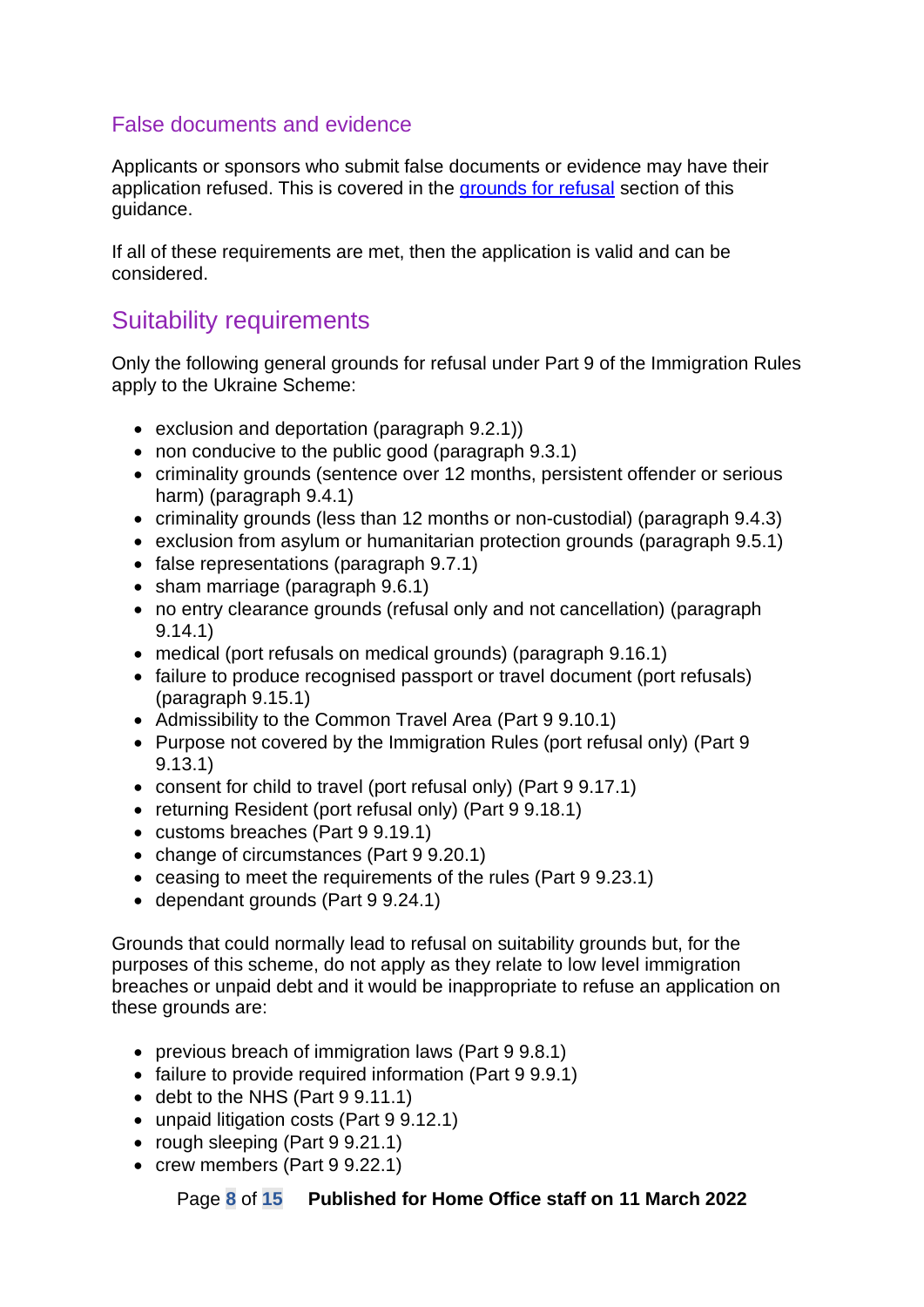In respect to applications made for permission to stay where the applicant is already in the UK, periods of overstaying or immigration bail will not lead to refusal and the applicant does not need to have valid leave on the date of application.

#### <span id="page-8-0"></span>Eligibility requirements

Where an applicant does not seem to meet the eligibility requirements set out in the Ukraine Scheme, you must contact them to tell them what is missing or unclear and give them an opportunity to provide further evidence or explanation. See: [Evidential](https://assets.publishing.service.gov.uk/government/uploads/system/uploads/attachment_data/file/952663/evidential-flexibility-v11.0ext.pdf)  [flexibility.](https://assets.publishing.service.gov.uk/government/uploads/system/uploads/attachment_data/file/952663/evidential-flexibility-v11.0ext.pdf)

#### <span id="page-8-1"></span>Entry requirements

A person seeking to come to the UK on the Ukraine Scheme must apply for entry clearance. Those who arrive at a UK port without the correct entry clearance but who meet the family relationship requirements set out in UKR 5.1-5.4 of the Rules should be considered for leave outside the rules for 6 months. These applicants can then apply to switch onto the Ukraine Scheme from the UK and be granted permission to stay if they meet the eligibility requirements and were resident in the Ukraine on or before 1 January 2022.

## <span id="page-8-2"></span>**Tuberculosis (TB) Testing**

It has been agreed to waive the TB requirement for the Ukraine Scheme. We have consulted UK Health Security Agency who have confirmed they are content for us to waive the TB requirement for the Ukraine Scheme in view of the low risk from Ukraine and the current conflict.

## <span id="page-8-3"></span>**Ordinarily resident in Ukraine**

To qualify for the Ukraine Scheme a person must have been ordinarily resident in the Ukraine on or immediately before 1 January 2022 unless they are already present in the UK or they are a child born or adopted on or after that date.

The starting point for decision makers is to believe the applicant if they confirm they were resident in Ukraine on or immediately before 1 January 2022. The conflict may have significantly reduced an applicant's ability to obtain their documents and decision makers can grant an application without the usual documentary evidence.

If a decision maker believes an applicant was not resident in Ukraine on or immediately before 1 January 2022, they should contact the applicant for further evidence.

The bullet points below are a non-exhaustive list of evidence an applicant can submit if available, to confirm they were ordinarily resident in Ukraine on or immediately before 1 January 2022:

#### • passport

Page **9** of **15 Published for Home Office staff on 11 March 2022**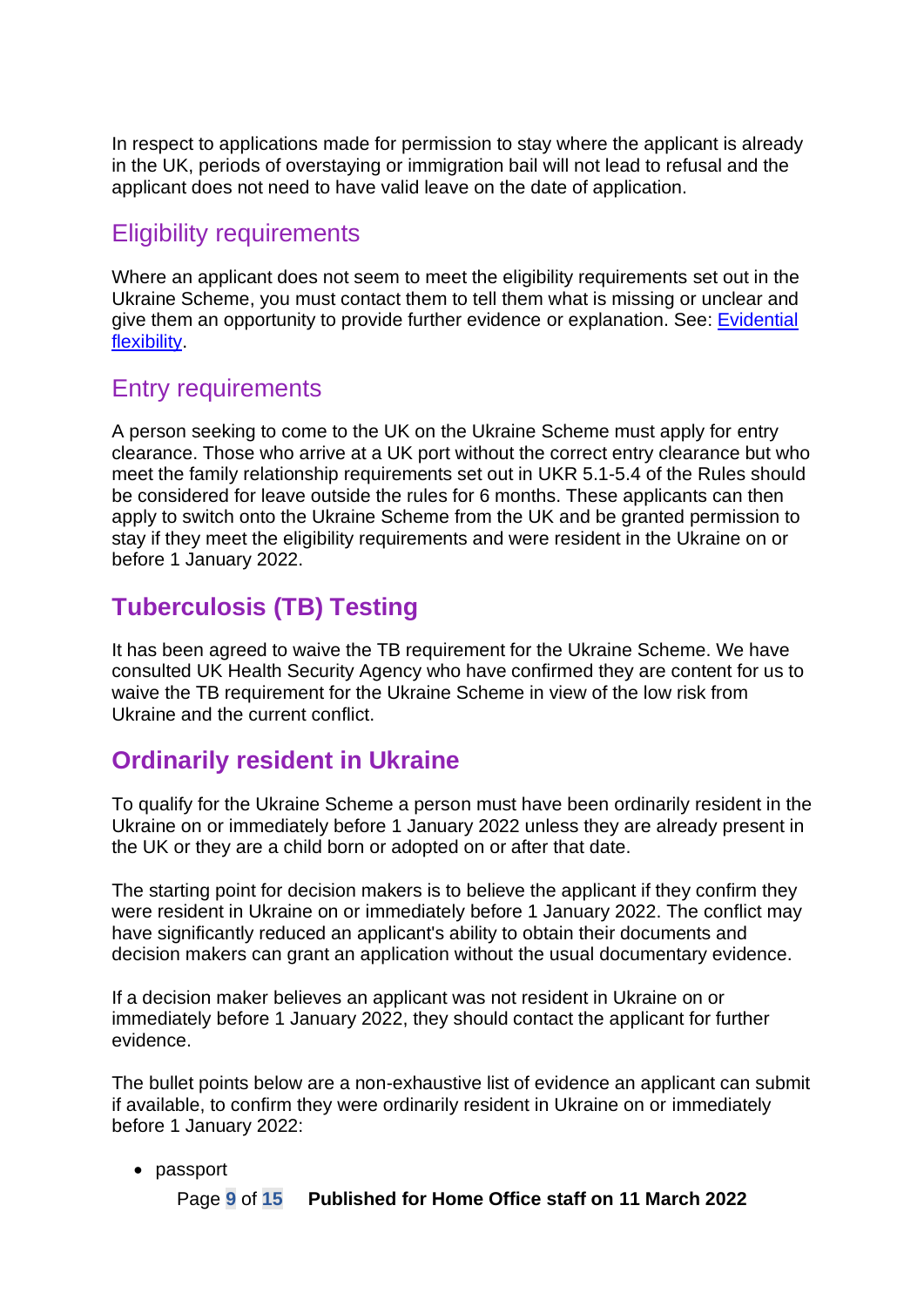- official documents issued by the Ukrainian authorities
- utility bills
- bank statements
- medical letters
- mortgage or tenancy agreements
- employment letters
- education letters

Any applicant who was not ordinarily resident in the Ukraine immediately prior to 1 January 2022, will not normally qualify under the Ukraine Scheme.

# <span id="page-9-0"></span>**Relationship requirement**

To be eligible under the Ukraine Scheme the applicant must be an eligible family member of a UK-based sponsor, who is resident in the UK (although the sponsor does not have to be physically present in the UK at the date of application), unless they are a British citizen. The UK-based sponsor must be one of the following:

- a British citizen
- a person who is settled in the UK (including those with settled status under the EUSS)
- a person in the UK with refugee leave or with humanitarian protection
- a person in the UK with limited leave under Appendix EU (pre-settled status under the EUSS)

Ideally applicants should provide one of the following pieces of evidence to confirm their sponsors status in the UK:

- screenshot/copy or original of a British passport or BRP
- Home Office reference number (so a check can take place on our systems)
- screenshot/copy or original Home Office documentation/electronic documentation (email on phone) to confirm settled status in the UK
- screenshot/copy or original Home office documentation/electronic documentation to confirm pre-settled status under EUSS

In circumstances where an applicant has been unable to provide evidence of their sponsor's status in the UK, decision makers should first check the Home Office system to confirm if the sponsor's status is already available on the database and if so, the case can proceed. If you are unable to locate the sponsor on any available systems, the decision maker should obtain the contact details of the sponsor from the applicant and contact the sponsor directly.

# <span id="page-9-1"></span>**Qualifying applicants**

To be eligible under the Ukraine Scheme the applicant must be a family member in one of the following relationships: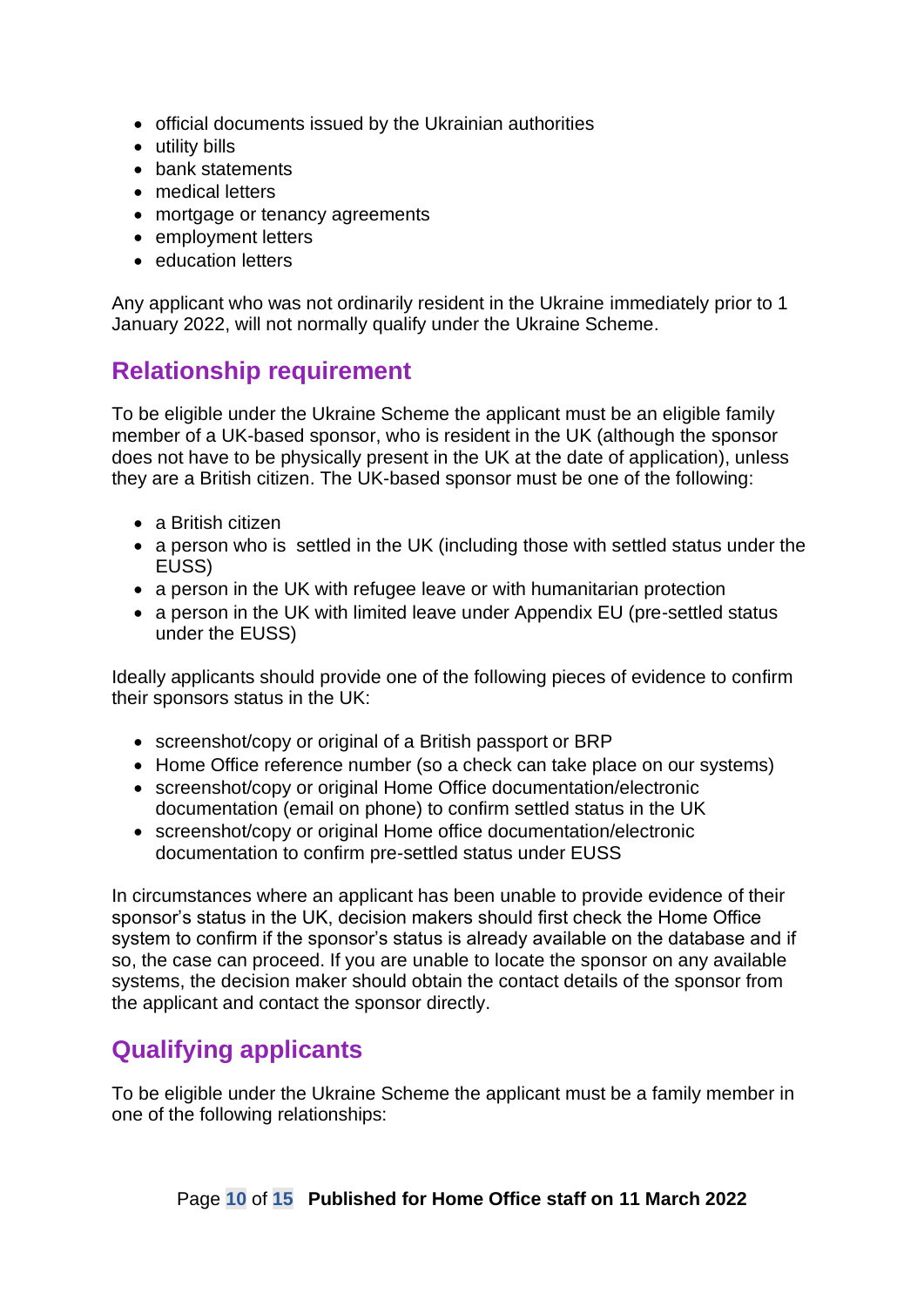- **Immediate family** (at least one of whom must be Ukrainian as in paragraph UKR 6.1 of the rules), this includes a:
	- o partner of the UK-based sponsor
	- o child aged under 18 on the date of application of the UK based sponsor or their partner
	- o parent of a child aged under 18 on the date of application who is the child of the UK based sponsor
	- o fiancé(e) or proposed civil partner of the UK based sponsor
- **Extended family**, this includes a:
	- o parent of a person aged 18 or over on the date of application who is the UKbased sponsor
	- o grandparent of the UK-based sponsor
	- o grandchild of the UK-based sponsor or their partner
	- o sibling of the UK based sponsor
	- o adult child aged 18 or over on the date of application of the UK based sponsor
	- o aunt or uncle of the UK based sponsor
	- o cousin of the UK based sponsor
	- o niece or nephew of the UK based sponsor
	- o grandparent, parent or sibling of the UK based sponsor's partner
- **Immediate family of an extended family member**, this includes a:
	- o partner of an extended family member
	- o child aged under 18 on the date of application of an extended family member
	- o parent of a child aged under 18 on the date of application who is an extended family member
	- o fiancé(e) or proposed civil partner of an extended family member

Where applying as an immediate family member of an extended family member, the extended family member must be applying at the same time or have been granted under the scheme.

# <span id="page-10-0"></span>**Relationship definitions**

#### **Partner**

A partner is defined at paragraph 277 of the Immigration Rules with reference to GEN.1.2. of Appendix FM. It includes a spouse, civil partner and a person who has been living together with the applicant in a relationship akin to a marriage or civil partnership for at least 2 years prior to the date of application.

Partners must meet the relationship requirements set out in Appendix FM at E-ECP.2.2. - E-ECP.2.2, specifically the applicant and the sponsor must:

- be aged 18 or over at the date of application
- have met in person
- demonstrate a relationship that is genuine and subsisting
- show that any previous relationship has broken down permanently

Page **11** of **15 Published for Home Office staff on 11 March 2022**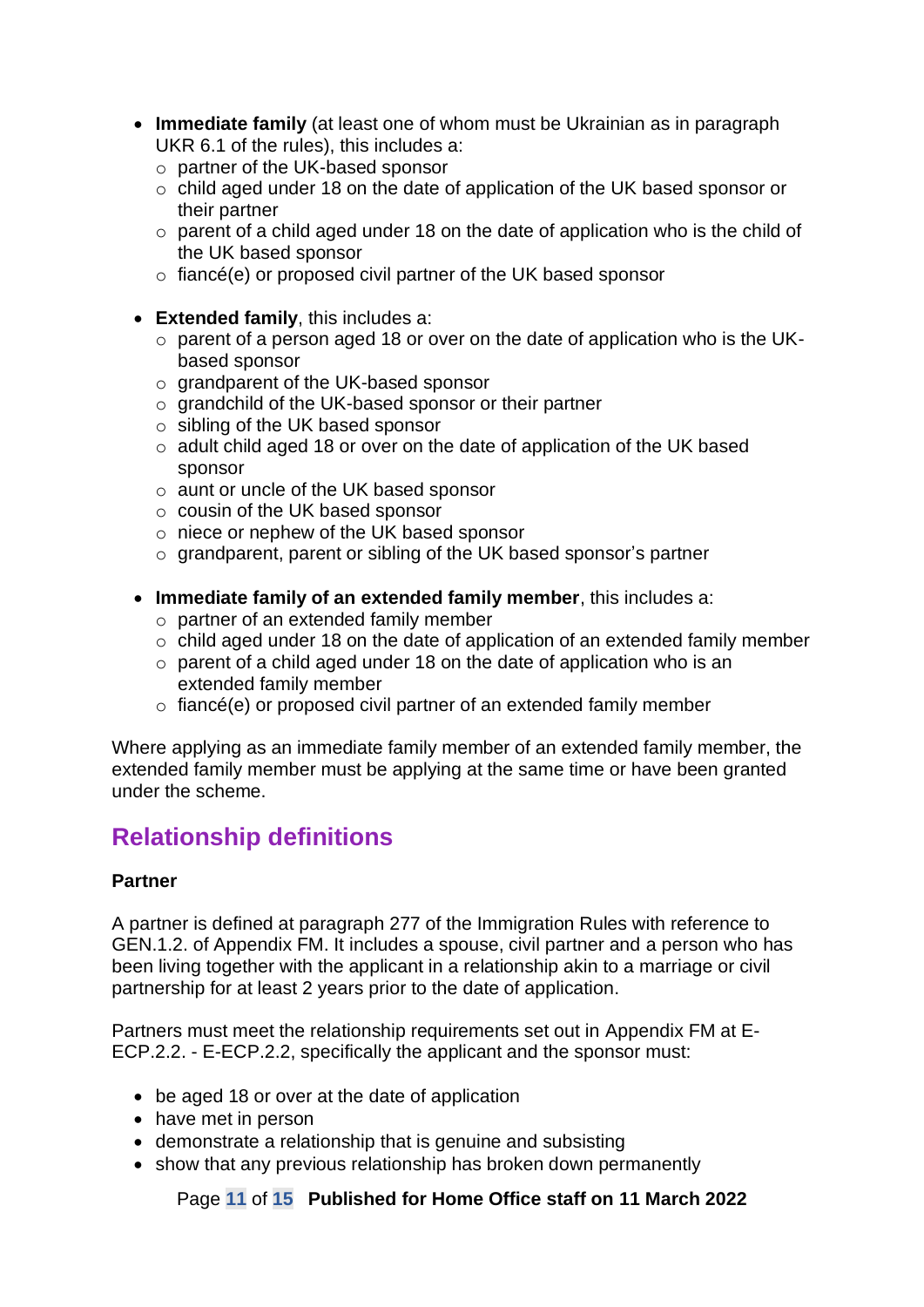- intend to live together permanently in the UK, and
- not be engaged in a polygamous relationship which falls within paragraph 278(i) of the Immigration Rules

A partner relationship must have existed on or before 1 January 2022.

#### **Parent**

A parent is defined at paragraph 6.2 of the Immigration Rules and includes (beyond biological parents), stepfathers where the father is dead, and stepmothers where the mother is dead, father and mother of illegitimate child where the person is proved to be the father, an adopted parent where the child was legally adopted in their country where we recognise adoption orders, or where a de facto adoption otherwise meets the requirements in the rules, and, where the child was born in the UK, a person with parental responsibility on the ground that the parents are unable to care for the child. For the purposes of the Ukraine scheme a step parent can be classed as a parent even if both biological parents are still alive.

#### **Grandparent**

A grandparent is defined at paragraph 6.2 of the Immigration Rules and includes grandparents by blood and adoption, as follows: Grandparent in Appendix UK Ancestry includes the applicant's blood grandparent or grandparent by reason of an adoption recognised by the laws of the UK relating to adoption.

#### **Sibling**

A sibling should be taken to include biological, adopted and step siblings. Where the relationship is of sibling by marriage, the 'in-law' relationship must be to the UKbased sponsor.

#### **Aunt and uncle**

An aunt or uncle should be taken to mean biological and step aunt/uncle. This is the brother or sister (or step brother/sister) of either of the UK-based sponsor's parents, and the partner of the uncle or aunt.

#### **Cousin**

A cousin should be taken to mean the biological, adopted or step child of the UKbased sponsor's aunt or uncle.

#### **Niece and nephew**

A niece or nephew should be taken to mean the biological or step child of the UK based sponsor's sibling, adopted sibling or step sibling.

#### **Foster child**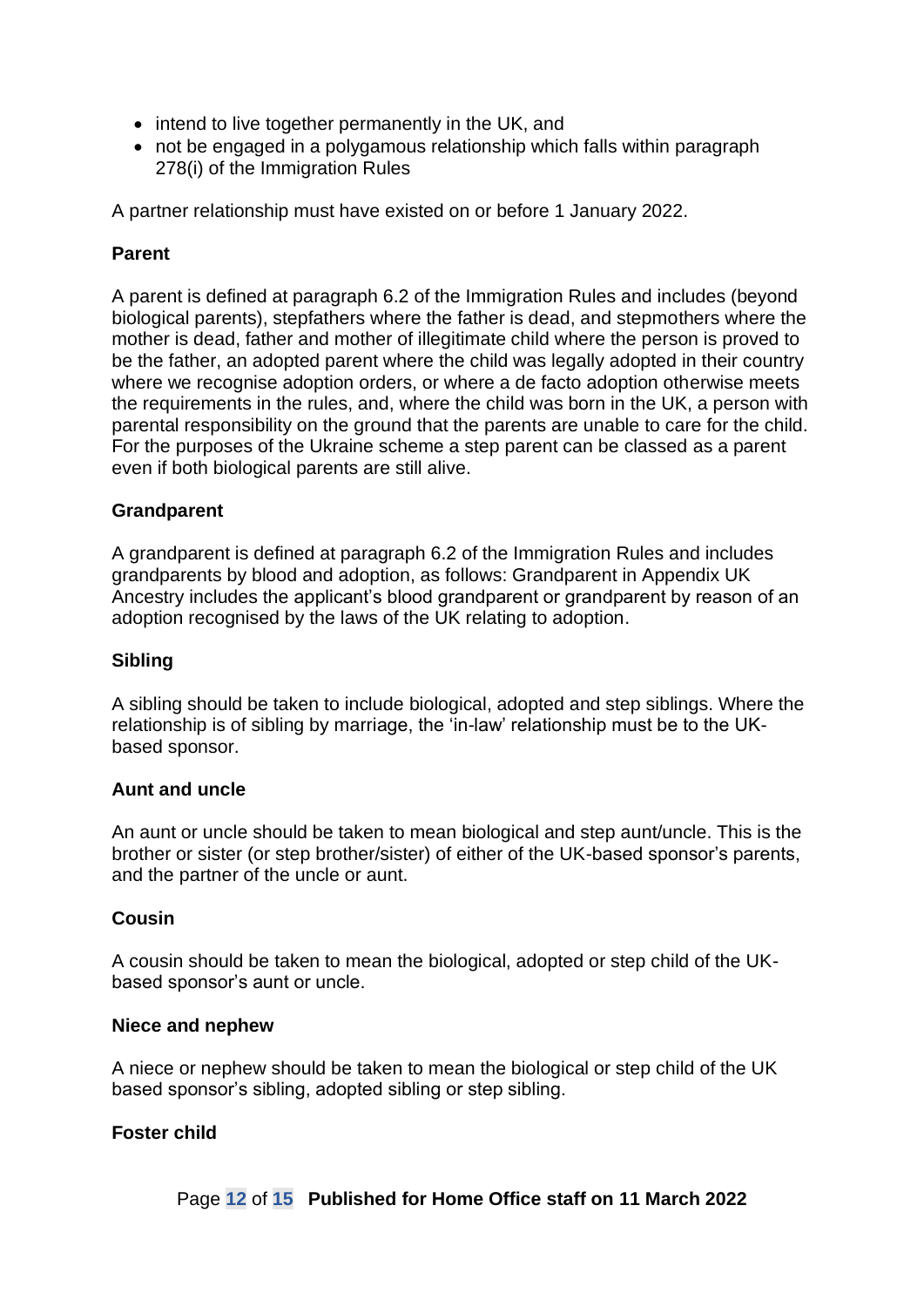If an application is made for a foster child, please refer to your ECM/line manager for further consideration.

#### **Evidence of relationship**

Applicants should provide evidence of their claimed relationship. The best evidence will be an appropriate certificate issued by a relevant authority, for example a marriage or civil partnership certificate for a partner or a birth or adoption certificate for a parent or child. In the absence of such evidence an applicant should be asked to provide any other official and independent evidence to demonstrate the relationship, such as tenancy agreements or joint bank statements. These can include digital versions or copies.

Where an applicant is unable to provide evidence of their claimed relationship caseworkers have discretion to take into account the circumstances of the application and any reasonable explanation for a lack of evidence. The starting point should be to accept statements provided with the application unless there is good reason to suspect otherwise.

### <span id="page-12-0"></span>**Relationships not covered by the scheme**

Applications received by applicants who do not meet the relationship requirements may be refused. However, caseworkers may apply discretion to accept and consider applications from other family members where they are evidenced and there are exceptional reasons to do so. Caseworkers should take a pragmatic approach and consider the applicant's circumstances as well as what meaningful connection the applicant has to their immediate family unit, their sponsor and the UK. A case may be exceptional where, for example, the decision to refuse would mean separating an individual from their long-term family unit. An applicant should provide evidence of their situation where possible, and all decisions should be made on a case-by-case basis.

## <span id="page-12-1"></span>**Nationality and mixed families**

Applicants to the scheme must be Ukrainian nationals unless they are applying as part of a family group with their immediate family member who is a Ukrainian national and qualifies under this scheme.

This ensures this scheme does not cause a family to break up.

For example, a Ukrainian national resident in the UK would be able to sponsor their Indian partner with their Ukrainian child and both are ordinarily resident in Ukraine.

Where a Ukrainian national resident in the UK is the sponsor and no immediate family members are Ukrainian but are ordinarily resident in Ukraine, then refer the case to an Entry Clearance Manager or Senior Caseworker.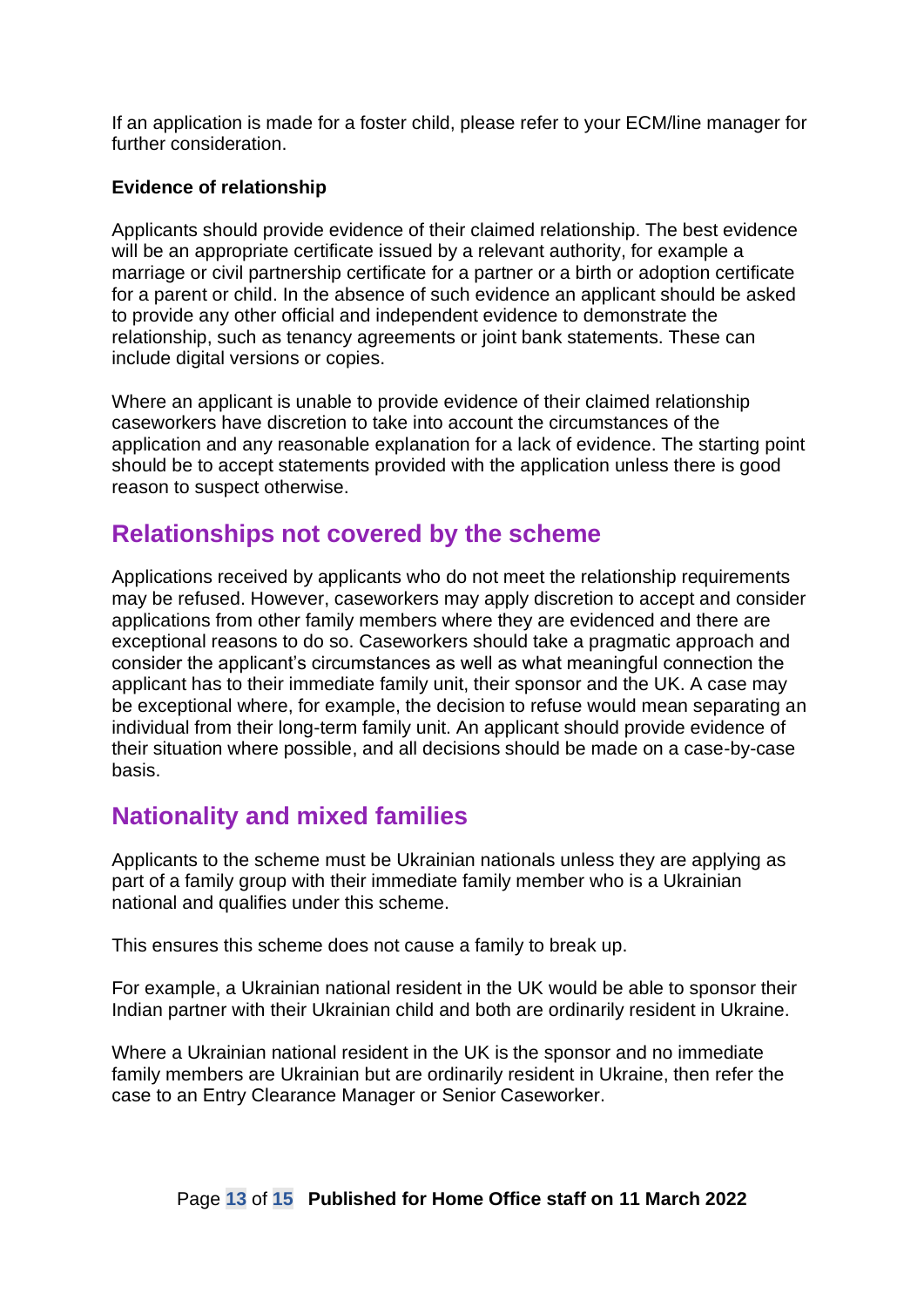# <span id="page-13-0"></span>**Additional considerations relating to children**

Where a child is applying independently to join a UK-based sponsor, decision makers will need to take account of appropriate safeguarding considerations. If you have safeguarding concerns please refer to your ECM/line manager/safeguarding lead for further consideration.

Where an applicant is under 18 and they are not travelling with a parent to the UK, or joining a parent already in the UK, written consent must be provided from both parents (unless one parent has sole responsibility) or their legal guardian. The consent must confirm the application, the living and care arrangements in the UK and, in entry clearance cases, the applicant's travel arrangements.

If the applicant cannot provide parental consent, the consent requirement should be waived if the decision maker is satisfied that it is reasonable in the circumstances to grant entry clearance or permission. For example, a child may not be able to provide consent from their father who is fighting in the conflict, or the child may have been separated from both parents.

# <span id="page-13-1"></span>**Period of grant**

Applicants should be given permission to stay for 36 months. They should be given code 1A which denotes that the applicant will have access to public funds. Work is permitted and study is permitted subject to the Academic Technology Approval Scheme (ATAS).

Once the immigration rules come into effect caseworkers should select from the below:

- Ukraine Scheme Partner (this would include spouse, partner, civil partner, fiancee, proposed civil partner)
- Ukraine Scheme Child (under 18 biological child)
- Ukraine Scheme Parent
- Ukraine Scheme Dependent Relative (this would include the extended family members adult children, parents, grandparents, adult siblings, aunts, uncles)
- Ukraine Scheme Other (this would include where family members do not meet the definition under the rules and have been granted on exceptional circumstances)

Until the immigration rules come into effect caseworkers should use:

Ukraine Scheme - LOTR

Overseas caseworkers should add the initial and surname of the UK based sponsor into the additional endorsement field on Proviso.

# <span id="page-13-2"></span>**Police registration**

Applicants to the Ukraine Scheme are not required to apply for police registration.

Page **14** of **15 Published for Home Office staff on 11 March 2022**